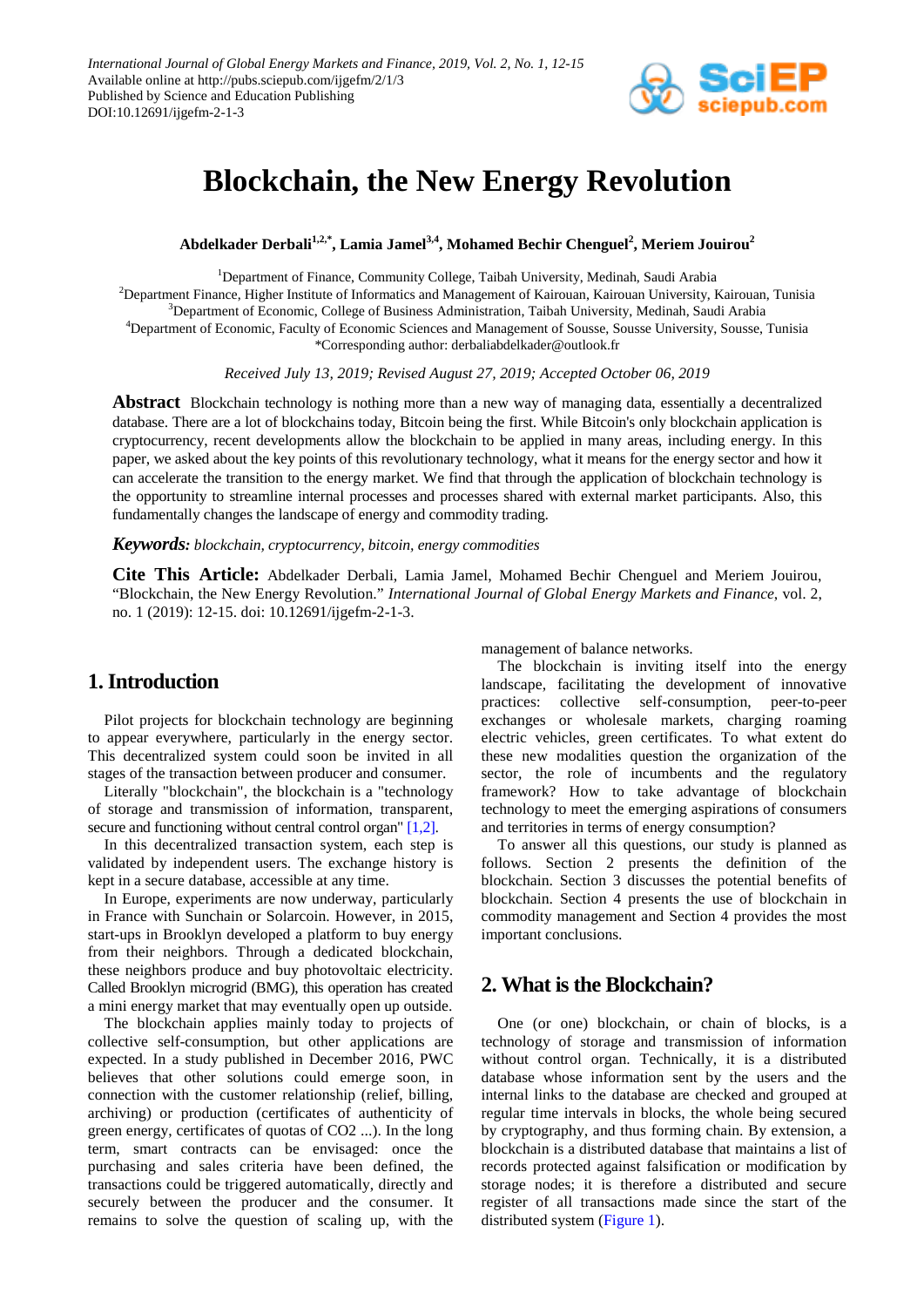<span id="page-1-0"></span>

**Figure 1.** Blockchain illustrative example

The blockchain is an information storage and transmission technology, transparent, secure, and operating without a central control organ.

By extension, a blockchain is a database that contains the history of all the exchanges made between its users since its creation. This database is secure and distributed: it is shared by its different users, without intermediaries, which allows everyone to check the validity of the chain.

There are public blockchains, open to all, and private blockchains, whose access and use are limited to a certain number of actors.

A public blockchain can therefore be likened to a large public accounting book, anonymous and unfalsifiable.

The first blockchain appeared in 2008 with the bitcoin digital currency, developed by a stranger appearing under the pseudonym Satoshi Nakamoto. It is the underlying architecture [\[3,4\].](#page-3-1)

If blockchain and bitcoin were built together, today many actors (companies, governments, etc.) are considering the use of blockchain technology for other cases than digital currency. Any public blockchain necessarily works with a currency or a token (token) programmable. Bitcoin is an example of a programmable currency.

Transactions between network users are grouped into blocks. Each block is validated by the nodes of the network called the "minors", according to techniques that depend on the type of blockchain [\[5\].](#page-3-2) In the bitcoin blockchain this technique is called "Proof-of-Work", proof of work, and consists in solving algorithmic problems.

Once the block is validated, it is time stamped and added to the block chain. The transaction is then visible to the receiver as well as the entire network. The decentralized character of the blockchain, coupled with its security and transparency, promises much broader applications than the monetary domain.

We can classify the use of the blockchain in three categories [\[6\]:](#page-3-3)

- Applications for the transfer of assets (monetary use, but not only: securities, votes, shares, bonds ...).
- Blockchain applications as a registry: it ensures better traceability of products and assets.
- Smart contracts: These are stand-alone programs that automatically execute the terms and conditions of a contract, without requiring human intervention once started.

The fields of exploitation are immense: banks, insurance, health and pharmaceutical industry, supply chain of many sectors (agribusiness, luxury, international trade, distribution, wines, aeronautics, automobile ...), music industry, energy, real estate, and vote.

Above all, the blockchain paves the way for a new web, the decentralized web, and a new digital economy, the economy token. To understand their issues, it is crucial to avoid caricatures about cryptoactives, which are at the heart of this revolution.

Of course, these promises are not without challenges, be they economic, legal, governance or ecological. That's why we make the choice at Blockchain France to approach blockchain technology from every angle, without bias, and without hiding its limits.

## **3. Potential Benefits of Blockchain**

#### **3.1. No Intermediary**

The blockchain could revolutionize the monetary system because it no longer requires the intervention of a banking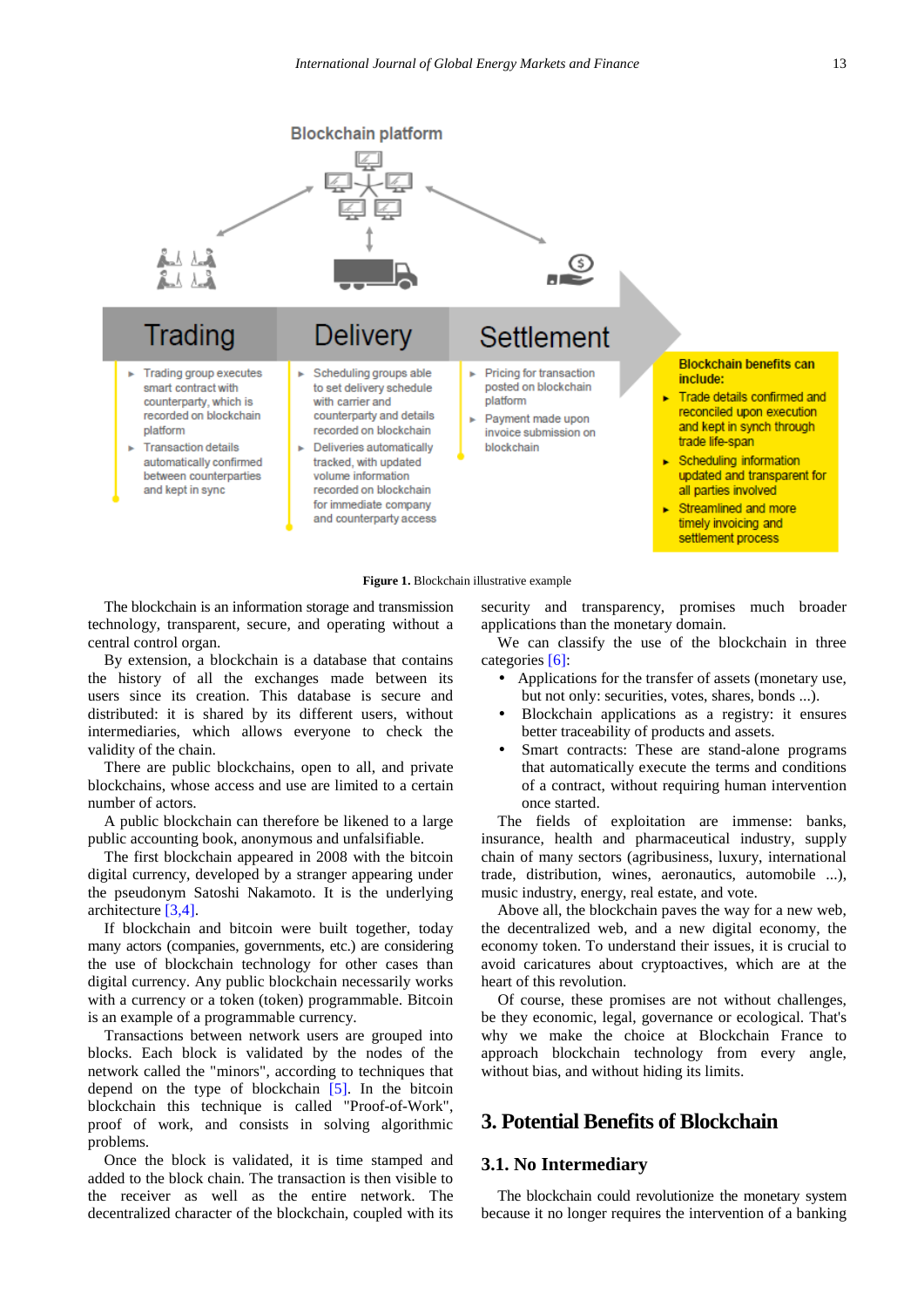structure. With digital currencies using blockchain technology, it is possible to make transactions directly from individual to individual without intermediary. No need for a banker, an administration that notes and stores all the information concerning your monetary exchanges. All this information will be included in the blocks of the chain. Encrypted currency is, in a sense, its own banking administration.

#### **3.2. A Saving of Billions**

According to a report by the Goldman Sachs, the removal of all these intermediaries could save billions of dollars each year to banking institutions, financial markets and many industries. The report talks about \$ 2 billion for the United States and \$ 6 billion worldwide. But many other sectors could also save very large amounts of money by using this technology.

#### **3.3. "Uberize Uber"**

The blockchain could also bring about a real transformation of what is today often called, wrongly, the participatory economy or the sharing economy. Companies like Uber, AirBnb and Deliveroo have built their empire on this system of pooling independent workers and customers. These companies reaped profits by withdrawing a commission each time a service was performed. As explained by Usine Digitale, a blockchain technology could eliminate these intermediaries by directly connecting customers with service sellers. And all administrative matters would be kept ... in the blocks.

#### **3.4. Traceability and Transparency**

The information contained in the blockchain cannot be deleted or modified. Once an operation has been completed, it will remain etched forever in the chain of blocks: this allows knowing exactly the path traveled by the information. This traceability and transparency is a great asset for banking institutions - and those who monitor them. With this system that could "revolutionize finance", banks could regain the confidence of a part of the population.

#### **3.5. Fight against Fraud**

Since fraud is often a matter of manipulating numbers and letters on paper, what better than a technology with which one could store all kinds of information without modifying it? The blockchain plays this role. Sale of social housing, scam per kilometer on used vehicles, offshore companies. All this information could be found chronologically in a secure and easily searchable file.

#### **3.6. Scientific and Medical Research**

The creation of the Sophia robot series is a good example of the usefulness of the blockchain. The start-up Singularity NET has been able to develop these articulated artificial intelligences with a human face thanks to a blockchain system. No information could be lost along the way and researchers were able to work on the project from several corners of the globe. This lack of fragmentation of the work of the blockchain also interested the European Union, which sees applications in the field of health, the management of personal data or in the processing of logistical issues.

# **4. The Use of Blockchain in Commodity Management**

If the first application of the blockchain was the financial disintermediation, the removal of intermediary between two actors can be applied to many other domains.

Thus, some imagine and already put in place blockchains dedicated to energy issues, and in particular electrical. The best-known example is the Brooklyn microgrid, which allows individuals to interact without going through a third party.

Some produce electricity through their own solar panels; others buy this electricity to consume. There is no longer an intermediary company: transactions are managed via a blockchain.

It is possible that this process of disintermediation extends to other parts of the value chain of the electrical system. In particular, blockchain technology can help:

Make transfers of assets, especially energy, capacity or guarantees of origin

Keep transparent and immutable records, and therefore certify

Automatically conclude contracts between actors

Already, Engie is experimenting in the Yonne blockchain technology on a network of connected water meters. The app is built to automatically trigger the convenience store call in case of a leak.

In France always, the company Lumo uses the blockchain within the framework of crowdfunding. Investors are paid in Solarcoins, which is a cryptocurrency rewarding photovoltaic producers. Investors can use it to pay their electricity bill. On the other side of the Rhine, RWE is also interested in the use of blockchain in electric mobility.

Energy companies are already experimenting with blockchain applications. However, these applications remain for the moment of the field of experimentation. The blockchain has yet to demonstrate its ability to transform the operation of the energy system while maintaining a high quality of service.

Blockchain's energy consumption is directly related to "data mining" - solving mathematical problems to validate transactions and earn rewards. In the Bitcoin data mining system, every machine in the network competes for mathematical problems. The first one that solves all the problems "wins", receiving Bitcoins for its efforts, and at the same time blocks of transactions are validated

This large number of machines operating simultaneously results in enormous energy consumption. In March 2018, the Bitcoin network achieved 57 TWh of annual electricity needs, or about 86.5% of the Czech Republic's electricity consumption. A single bitcoin transaction requires more than 500,000 times more energy than a Visa transaction, resulting in huge carbon emissions. Fortunately, there are